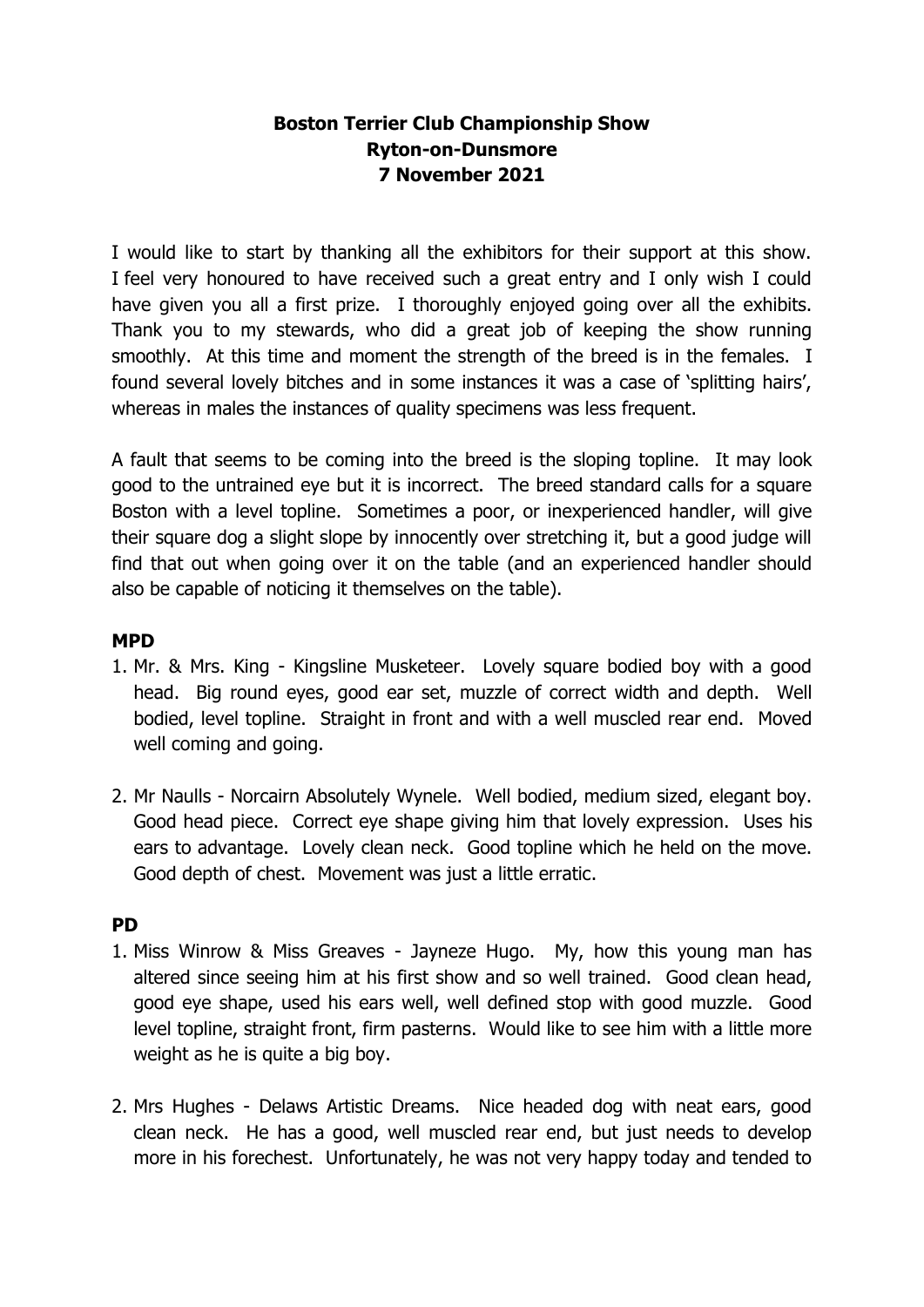hunch himself up. He just needs to relax in the ring and then he will perform better.

# **JD**

- 1. Mr Parker & Mr Martin Olleyville Mr. Otherston. Very showy, medium sized dog. Liked his head and typical Boston expression. Nice round eyes, good stop with a muzzle of good depth and width. Nice clean neck and level topline. Straight fronted and strong rear end. Nice tight feet. Has a slight tuck up. Covered the ground well when on the move.
- 2. Mr.Bennett Wildax Liverpool Lad at Boxbos. Larger type than winner. Liked his head. Flat skull with nice large, round, expressive dark eyes. Good, firm, well set ears. Nice clean neck. Good depth of chest and well sprung ribs. Was moving a little close at the rear today.
- 3. Mrs Haybyrne Marran's Thorin King of Durin.

### **YD**

1. Mrs Quick - Havance Whistlejacket. This boy stood alone in this class, but he well deserved his first place. Fine upstanding dog. Good head with a flat skull, well defined stop and strong deep muzzle. Typical large, dark expressive eyes. Nice clean neck leading into a level topline. Well built body with a good front and strong rear end. Tight feet and strong pasterns. Moved with verve around the ring. One to watch.

# **ND**

1. Mrs Snell - Sonduriya Dewi Sant. Nicely presented and well handled. A well balanced dog with a good head, nice clean neck and level topline. Good front assembly and strong rear. In lovely condition.

# **PGD**

1. Miss Sabri - Hilltop's Skepta Boy Knows. Lovely headed dog shown in good condition. Good eye shape and size, nice clean flat skull, well defined stop, balanced muzzle. Level topline. Would like a little more rear angulation. Another one that didn't enjoy showing.

# **LD**

1. Mr & Mrs Webb - Bojacste Phoenix Sunset. One of my favourites. This boy has a lot going for him. Flashy and eye catching with ideal markings. Loved his head and expression. Square flat skull, lovely eyes, melting expression and square muzzle. Good bone, straight front. Good depth of chest, spring of rib and level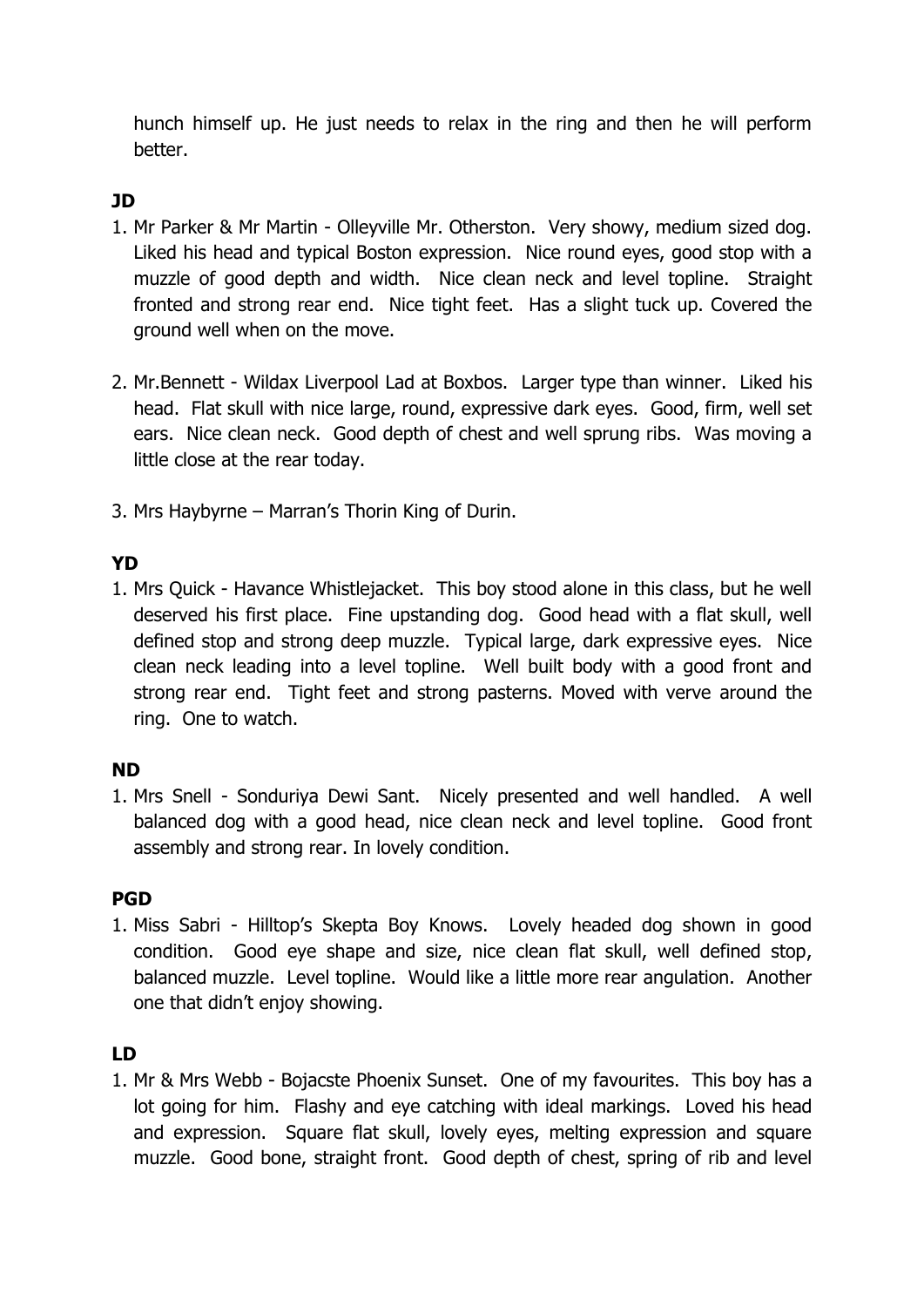topline. Correct rear angulation. Today he was not up on his toes and showing like I have seen him show, so had to settle for the **RDCC**.

- 2. Mr & Mrs Simmons Stravinsky at Kaladash. Good head with nice round, dark eyes. Muzzle has good width and depth. Good ears set and well carried. Lovely clean neck leading into a level topline. Good depth of chest. Moved well around the ring
- 3. Ms Jefferson and Mrs Smith Lovewell Born to be my Baby.

# **OD**

- 1. Mrs Harrison & Miss Stoner Ch. Eairycor Celtic Manxspirit. This dog has been a favourite of mine since the first time I saw him in the ring as a puppy. He is a born showman and gives his all for his handler. He is so well put together. A lovely headed dog. Large, round, dark eyes. Good rise of skull, flat on top with neat well carried ears. Nice flat cheeks with good width and depth of muzzle. Lovely clean neck leading into well laid shoulders. Good bone, well up on his pasterns and nice tight feet. Level topline with that gentle curve over the croup. Correct rear angulation. Moved well around the ring. **DCC** and **BiS**.
- 2. Miss Ward Ch. Frenbosen Liverpool Lullaby. A worthy champion. What a lovely clean outline this boy has, with the ideal markings. Nicely balanced male with good bone. Straight, well boned front with good tight feet. Lovely head, large, round, dark eyes. Ears of correct size, which he used to advantage. Good strong muzzle of correct length. Good well muscled rear. Moved out well going around the ring. Today he was carrying a tad too much weight.
- 3. Miss Rankins Ch. Wildax the Real Thing.

# **VD**

- 1. Mrs Battye Aprika Ulysses Grant. This boy has not coarsened with age. It is a long time since last seeing him, but he has the same trim body and outline he had as a youngster and still retains his many virtues. Lovely headed, clean neck and level topline. Good front and rear. Well balanced. Such a disappointment that he so disliked showing as he was capable of winning top awards.
- 2. Mr & Mrs King Kingsline Fire Storm. This veteran was shown in lovely, well muscled condition. So square and balanced. Another lovely head. Good outline. Well handled. He too has not coarsened and moved round the ring like a youngster.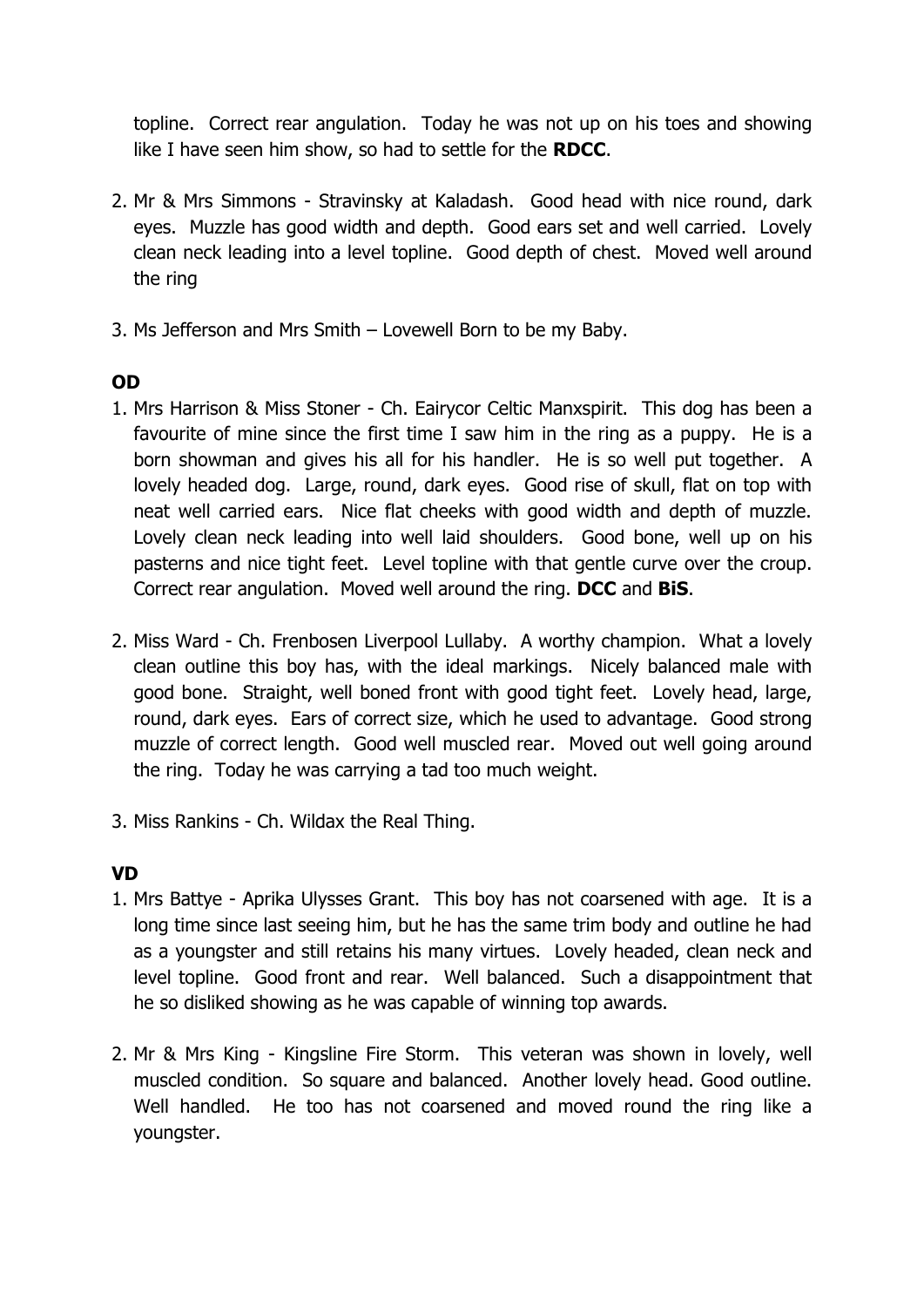#### **MPB**

- 1. Mr & Mrs King Kingsline Muskette. A super and self assured young lady, so nicely put together. Pretty, sweet, feminine head. Good skull and muzzle. Big dark round eyes giving that lovely alert expression a Boston should have. Good front, pasterns and tight feet. Level topline, well sprung ribs and rear end giving her a well balanced outline. Good mover, with plenty of breed type. **BPiS**.
- 2. Mr Conway & Mr Chapman Norcairn Years N' Years. A medium sized bitch with a lovely outline and a lot to like about her. Lovely head with flat skull between ears of correct size and placement. A well defined stop and good muzzle. Dark eye of good shape giving an alert expression. Good bone, front and rear end. Was rather erratic on the move.
- 3. Mrs Bamford Jangar Lucky Star.

### **PB**

- 1. Mr Naulls Wynele Valentina. Nicely balanced young lady. Well handled and in good condition. Liked her head. Very feminine with lovely expression. She has a short, square muzzle and flat cheeks. Good ear set. Correctly shaped dark eyes. Well boned, straight front with nice tight feet. Level topline, good depth and width of chest, nicely angulated rear end finishing off with a square profile. Moved well round the ring.
- 2. Miss Winrows Jayneze Candy Candland. Smaller type than 1 and not quite so mature, but still a very nice youngster with lots to like about her. Loved her head, giving such a sweet expression with those big dark eyes. Well defined stop, with a good muzzle. Good front and shoulder assembly, level topline and good rear. Moved well.
- 3. Miss Barclay Jangar Lucky Star

# **JB**

- 1. Mrs Walker Ziost Rebel Commander Snips. A smaller type girl who is quite a handful for her handler. Obviously doesn't like the table, but should get used to it before too long. Balanced head with a nice clean skull, big dark eyes, flat cheeks. Uses her nicely shaped ears to her advantage. Good clean neck leading into a well shaped square body with good depth of chest. Liked the way she moved in the ring.
- 2. Mrs Rodaway Maranns the Protester at Demorace. Lovely headed girl with neat ears, good muzzle, flat cheeks, loved the eyes and expression. Square in body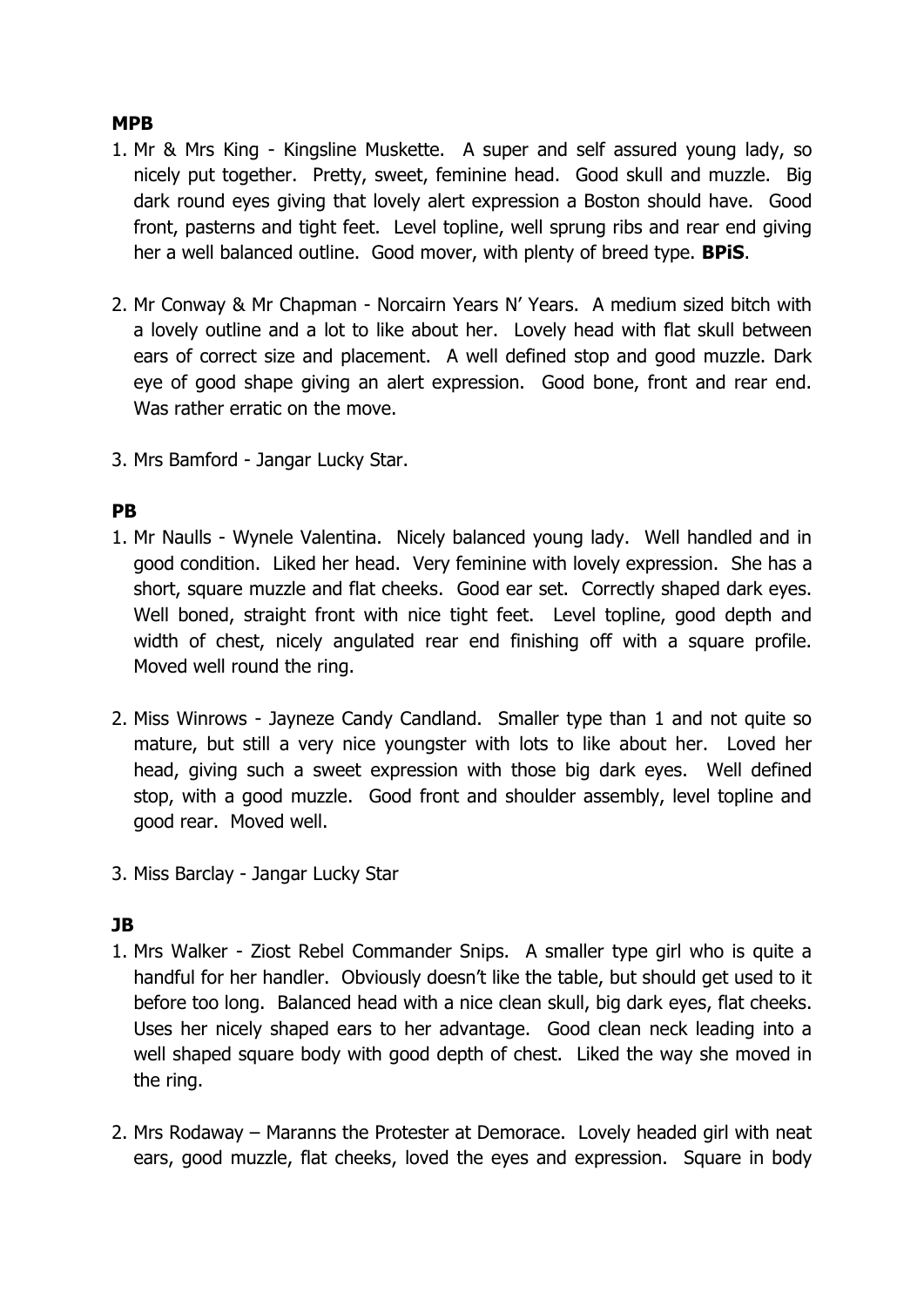with level topline, good front assembly, nice spring of rib and neat well muscled rear end. Not quite so positive on the move as winner.

3 Mrs Rees & Mr Scott - Talkaccatur Kiowa.

### **YB**

- 1. Mrs Rodaway Maranns The Proptester at Demorace.
- 2. Wynele Maid to Order at Uthando. A well schooled, lovely headed girl. Square head with correct ear shape, good rise of skull, flat on top. Lovely big, dark eyes, good muzzle. Nicely made with good bone and well shaped body. Level topline and strong rear.

#### **NB**

1. Mrs Rostron-Parker - Rosparquier Seldom Seen. This pretty young lady was not too sure of herself to start with. Sweet head with melting expression. Liked her neat ears, set and shape of eyes, balanced muzzle and clean skull. Good length of neck, good layback of shoulders. Well developed forechest and rear. Level topline. Moved well.

### **PGB**

- 1. Mrs Schfaild & Mrs Harrison Vickvally Love and Desire. Nice sized bitch that stood four square. Pretty feminine head with alert expression. Nice dark eyes, neat ears, clean skull, good stop. Good front with well developed forechest. Good depth and spring of ribs. Level topline. Nicely rounded croup.
- 2. Mrs Rees & Mr Scott Sonduriya Istu Black Fox at Talkaccatur. Nicely presented and well trained. Slightly stronger in head than winner. Nicely shaped body with level topline and good depth of chest. Good rear angulation. Knows how to move.
- 3. Miss Barclay Jabari Just a Jezebel at Claymurf.

# **LB**

- 1. Mrs Rostron-Parker Esangee Brief Encounter with Rosparquier. Lovely square girl. Good head, dark round eyes, rise of skull, strong well placed ears. Clean neck of correct length, well laid shoulders, level topline. Straight front, good bone, strong pasterns. Well angulated, strong rear end. Moved well going and coming.
- 2. Mr Gill Shawmutt I Am A Lady Liberty at Simberfour. Well handled girl carrying the right amount of weight and nicely presented. Liked her head which was